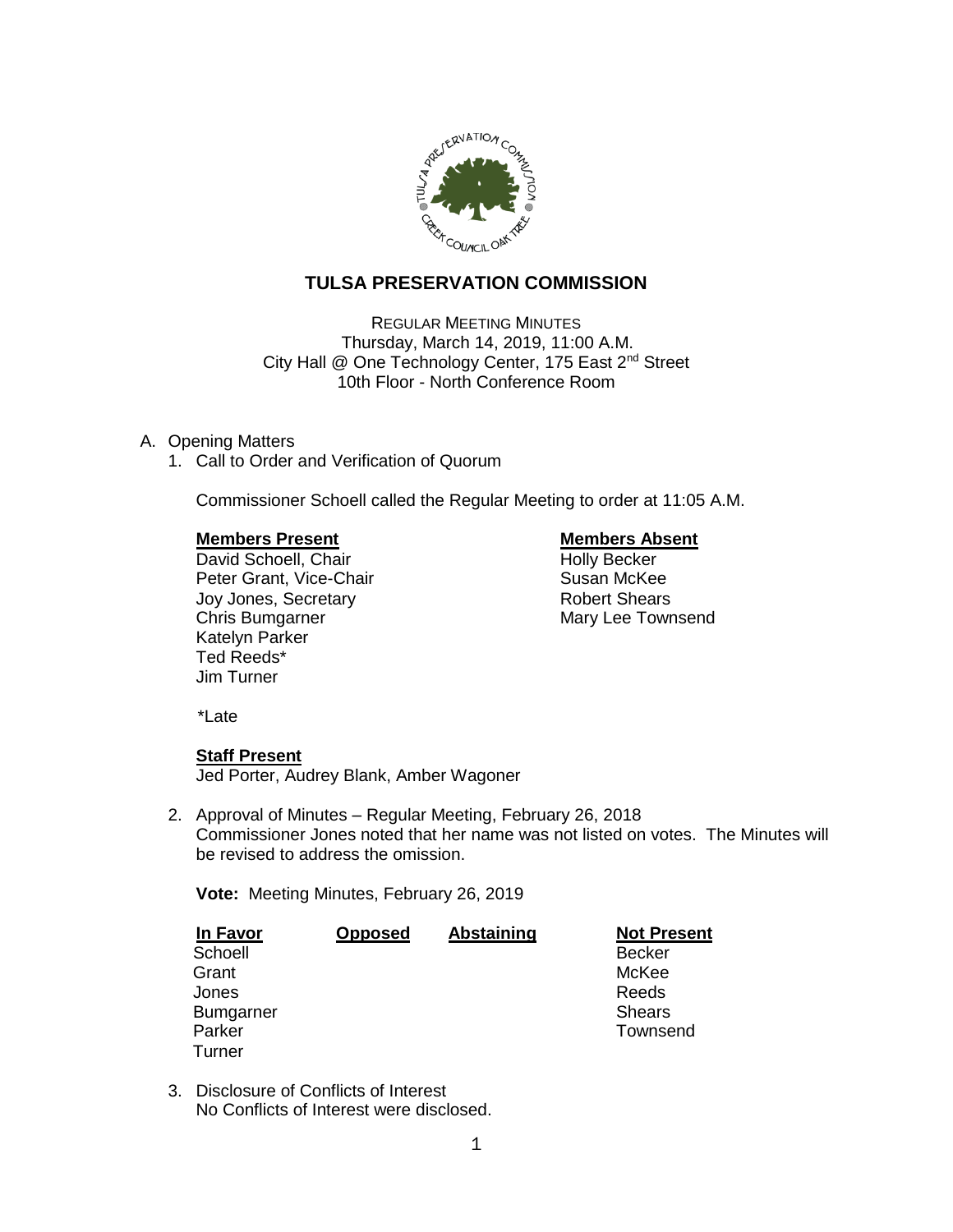## B. Actionable Items

1. **HP-0077-2019 / 1717 E. 17th St.** (Yorktown) *Historic Preservation Permit Subcommittee Review Date: March 7, 2019* Applicant: Zachary Matthews Proposal: 1. Installation of signage

Staff presented its report, and Commissioner Grant presented the report on behalf of the Historic Preservation Permit Subcommittee, noting that the design seemed to be compatible with the neighborhood. As there was no discussion, Commissioner Bumgarner made a motion to approve the application. The motion was seconded by Commissioner Grant and was approved unanimously.

**Vote:** 1717 E. 17th St. **(Yorktown)**

| In Favor     | <b>Opposed</b> | Abstaining | <b>Not Present</b> |
|--------------|----------------|------------|--------------------|
| 1. Schoell   |                |            | <b>Becker</b>      |
| 2. Grant     |                |            | McKee              |
| 3. Jones     |                |            | Reeds              |
| 4. Bumgarner |                |            | <b>Shears</b>      |
| 5. Parker    |                |            | Townsend           |
| 6. Turner    |                |            |                    |

### 2. **HP-0080-2019 / 1701 S. Madison Ave.** (North Maple Ridge) Applicant: Sheri M. Williams

Proposal:

1. Replacement of doors on garage

Staff presented its report, and the applicant commented that the removal of the overhead garage door was required to accommodate additional storage and added that the doors proposed for installation were a style more appropriate for the neighborhood. Commissioner Schoell inquired whether the doors would be operable, and the applicant confirmed that the doors would be operable. Commissioner Grant inquired whether the siding would be replaced, and the applicant responded that materials presently on the garage would be matched and that the windows and trim would not be altered. Commissioner Grant requested confirmation that the header would be converted to its original dimensions and that the crown molding would remain intact, and the applicant so confirmed.

As there was no further discussion, Commissioner Turner made a motion to approve the application. The motion was seconded by Commissioner Bumgarner and was approved unanimously.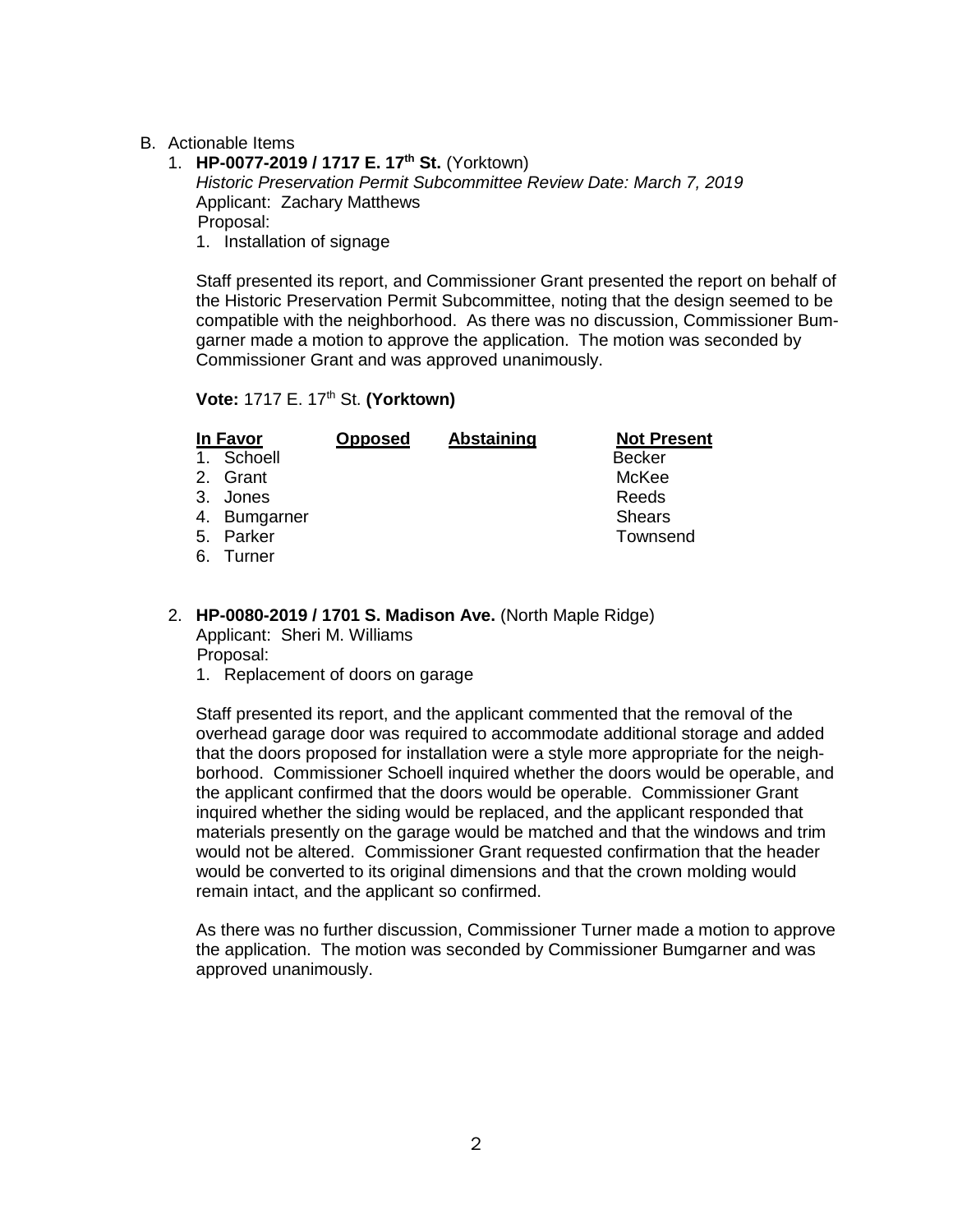### **Vote:** 1701 S. Madison Ave. **(North Maple Ridge)**

| In Favor        | <b>Opposed</b> | <b>Abstaining</b> | <b>Not Present</b> |
|-----------------|----------------|-------------------|--------------------|
| Schoell<br>1.   |                |                   | <b>Becker</b>      |
| 2. Grant        |                |                   | McKee              |
| 3.<br>Jones     |                |                   | <b>Shears</b>      |
| Bumgarner<br>4. |                |                   | Townsend           |
| Parker<br>5.    |                |                   |                    |
| Reeds<br>6.     |                |                   |                    |
| 7. Turner       |                |                   |                    |
|                 |                |                   |                    |
|                 |                |                   |                    |

## 3. **HP-0081-2019 / 1325 E. 18th St.** (Swan Lake)

Applicant: Jeffrey S. Robinson Representative: Tom Neal Design Proposal:

1. Increase size of the addition *Application to amend previous approval of an application by Tulsa Preservation Commission on February 14, 2019*

Staff presented its report, noting that there was only a modest increase of three feet (3'-0") in dimensions. The applicant's representative noted that the garage doors would increase in width from eight feet (8'-0")) to nine feet (9'-0").

As there was no further discussion, Commissioner Turner made a motion to approve the application. The motion was seconded by Commissioner Parker and approved unanimously.

**Vote:** 1325 E. 18th St. **(Swan Lake)**

|       | <b>Opposed</b>                                                                           | <b>Abstaining</b> | <b>Not Present</b> |
|-------|------------------------------------------------------------------------------------------|-------------------|--------------------|
|       |                                                                                          |                   | <b>Becker</b>      |
|       |                                                                                          |                   | McKee              |
|       |                                                                                          |                   | <b>Shears</b>      |
|       |                                                                                          |                   | Townsend           |
|       |                                                                                          |                   |                    |
| Reeds |                                                                                          |                   |                    |
|       |                                                                                          |                   |                    |
|       |                                                                                          |                   |                    |
|       | In Favor<br>Schoell<br>2. Grant<br>Jones<br>4. Bumgarner<br>5. Parker<br>6.<br>7. Turner |                   |                    |

4. **HP-0082-2019 / 1121 E. 19th St.** (North Maple Ridge) Applicant: Ann S. Farrow Proposal:

1. Replacement of windows

Staff presented its report, noting that the windows were not historic and that the house was listed as a Non-Contributing Resource. The applicant stated that the windows' seals were broken and that there was no difference in the appearance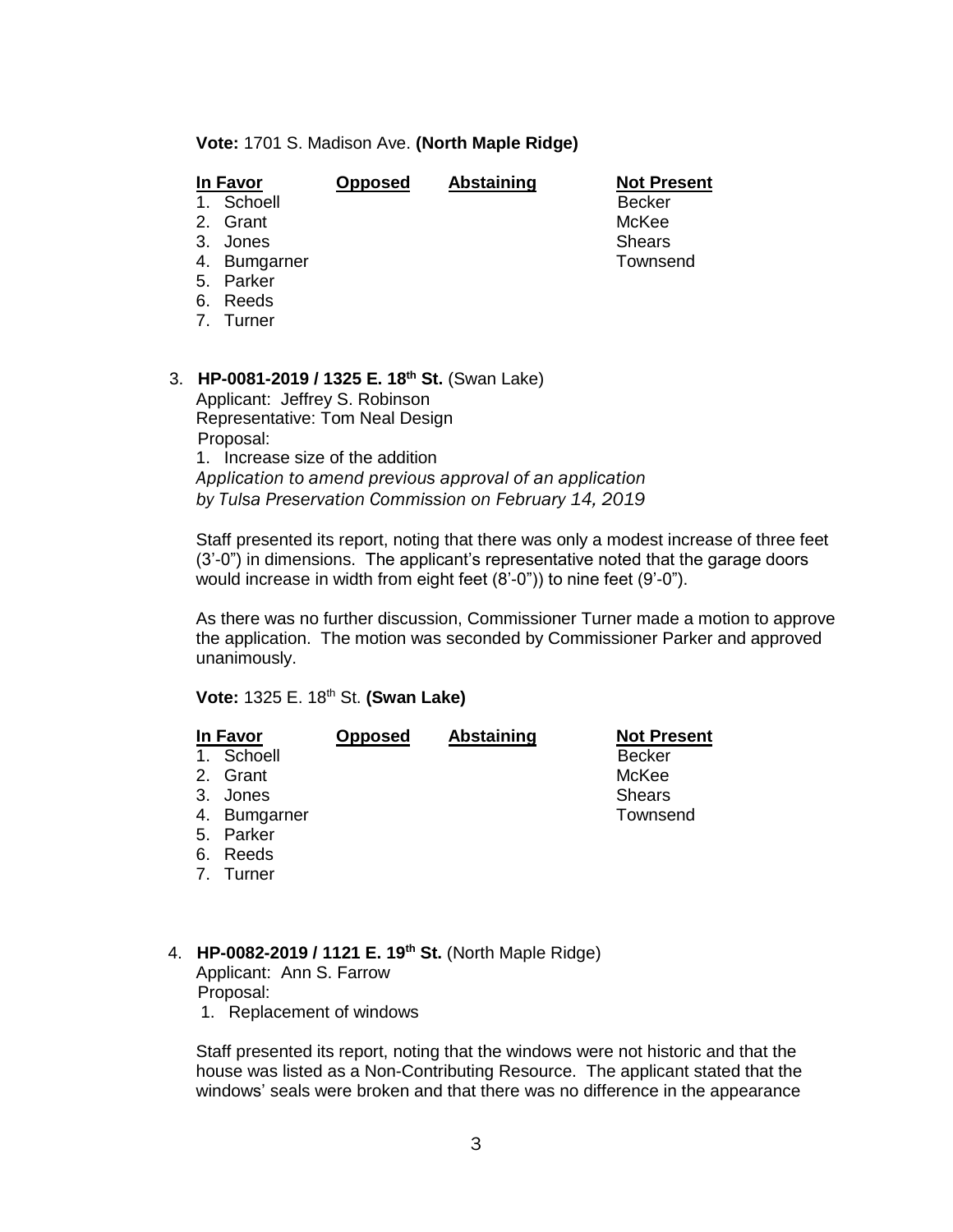between the windows presently on the residence and their replacements. Commissioner Turner requested confirmation that the windows would be casement windows, and the applicant so confirmed.

As there was no further discussion, Commissioner Reeds made a motion to approve the application. The motion was seconded by Commissioner Schoell and approved unanimously.

**Vote:** 1121 E. 19th St. **(North Maple Ridge)**

|    | In Favor  | <b>Opposed</b> | <b>Abstaining</b> | <b>Not Present</b> |
|----|-----------|----------------|-------------------|--------------------|
| 1. | Schoell   |                |                   | <b>Becker</b>      |
|    | 2. Grant  |                |                   | McKee              |
| 3. | Jones     |                |                   | <b>Shears</b>      |
| 4. | Bumgarner |                |                   | Townsend           |
| 5. | Parker    |                |                   |                    |
| 6. | Reeds     |                |                   |                    |
|    | 7. Turner |                |                   |                    |
|    |           |                |                   |                    |

## 5. **HP-0069-2019 / 1730 S. Quincy Ave.** (Swan Lake) *Historic Preservation Permit Subcommittee Review Date: February 7, 2019* Applicant: Travis Harris

Proposal:

1. Construction of apartments

Staff noted that the applicant was unavailable and that the application will be reviewed during the Regular Meeting on March 26, 2019.

## 6. **HP-0078-2019 / 1215 E. 20th St.** (North Maple Ridge)

*Historic Preservation Permit Subcommittee Review Date: March 7, 2019* Applicant: John W. Cannon Proposal:

1. Construction of addition

Staff presented its report, and Commissioner Grant presented the report on behalf of the Historic Preservation Permit Subcommittee, noting that the addition is only slightly visible from the street. Commissioner Turner inquired about the change in height from the present second story. The applicant stated that the addition would add four feet (4'-0") due to the current slope of the roof of the second story. Commissioner Parker stated that a hipped element would be preferable to the current gable. Chip Atkins, Neighborhood Representative, inquired whether the additional height would cause any issues with run-off. The applicant stated that the drainage had been addressed.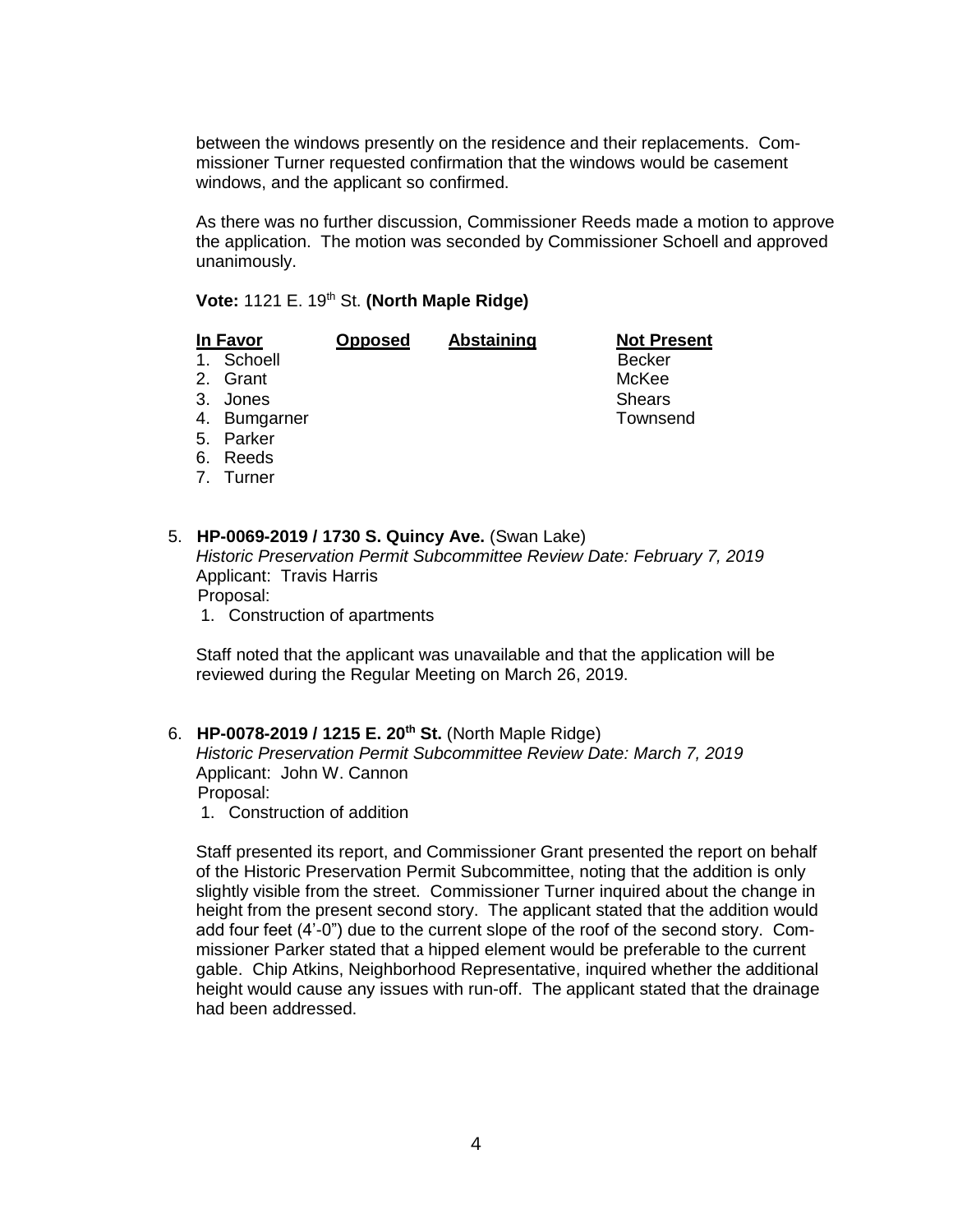As there was no further discussion, Commissioner Grant made a motion to approve the application. The motion was seconded by Commissioner Bumgarner and was approved unanimously.

## **Vote:** 1215 E. 20th St. **(North Maple Ridge)**

|                | In Favor     | <b>Opposed</b> | Abstaining | <b>Not Present</b> |
|----------------|--------------|----------------|------------|--------------------|
| 1 <sub>1</sub> | Schoell      |                |            | <b>Becker</b>      |
|                | 2. Grant     |                |            | McKee              |
| 3 <sub>1</sub> | Jones        |                |            | <b>Shears</b>      |
|                | 4. Bumgarner |                |            | Townsend           |
|                | 5. Parker    |                |            |                    |
|                | 6. Reeds     |                |            |                    |
|                | 7. Turner    |                |            |                    |

7. **HP-0079-2019 / 1131 E. 20th St.** (North Maple Ridge) *Historic Preservation Permit Subcommittee Review Date: March 7, 2019* Applicant: Shane Hood Proposal:

1. Construction of addition

Staff presented its report, and Commissioner Grant presented the report on behalf of the Historic Preservation Permit Subcommittee. Commissioner Turner inquired if the addition would extend directly backwards and was informed that the addition would extend towards the façade of the residence. Commissioner Turner requested confirmation that the eave will match the eave on the residence, and the applicant so confirmed. Commissioner Turner then requested confirmation of the type of siding and was informed that the siding would be wood.

As there was no further discussion, Commissioner Reeds made a motion to approve the application. The motion was seconded by Commissioner Bumgarner and was approved unanimously.

**Vote:** 1131 E. 20th St. **(North Maple Ridge)**

| In Favor     | <b>Opposed</b> | Abstaining | <b>Not Present</b> |
|--------------|----------------|------------|--------------------|
| 1. Schoell   |                |            | <b>Becker</b>      |
| 2. Grant     |                |            | McKee              |
| 3.<br>Jones  |                |            | <b>Shears</b>      |
| 4. Bumgarner |                |            | Townsend           |
| Parker<br>5. |                |            |                    |
| Reeds<br>6.  |                |            |                    |

- 7. Turner
- C. Reports
	- 1. Chair Report None